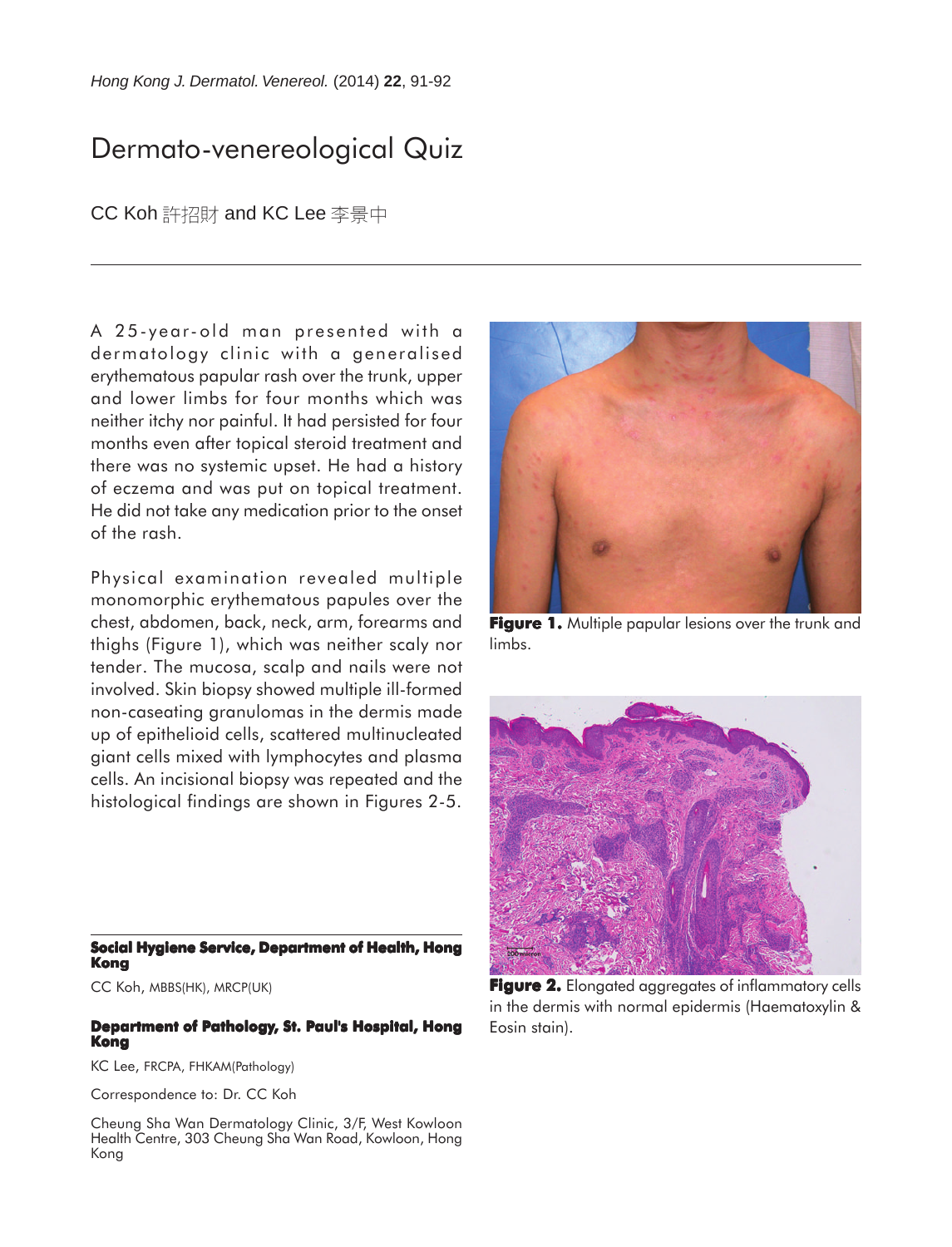

Figure 3. The inflammatory cells consist of histiocytes forming ill-defined granulomas and plasma cells. Note the preserved nerve fibres (Haematoxylin & Eosin stain).



Figure 5. Immunostaining for the suspected pathogen.



Figure 4. High power view showing an ill-formed granuloma and plasma cells (Haematoxylin & Eosin stain).

## **Questions**

- 1) What are the differential diagnoses?
- 2) What are the histological features and diagnosis?
- 3) What are the essential points in the history and what blood tests are needed to confirm the diagnosis?
- 4) What is the management plan?

(Answers on page 100)